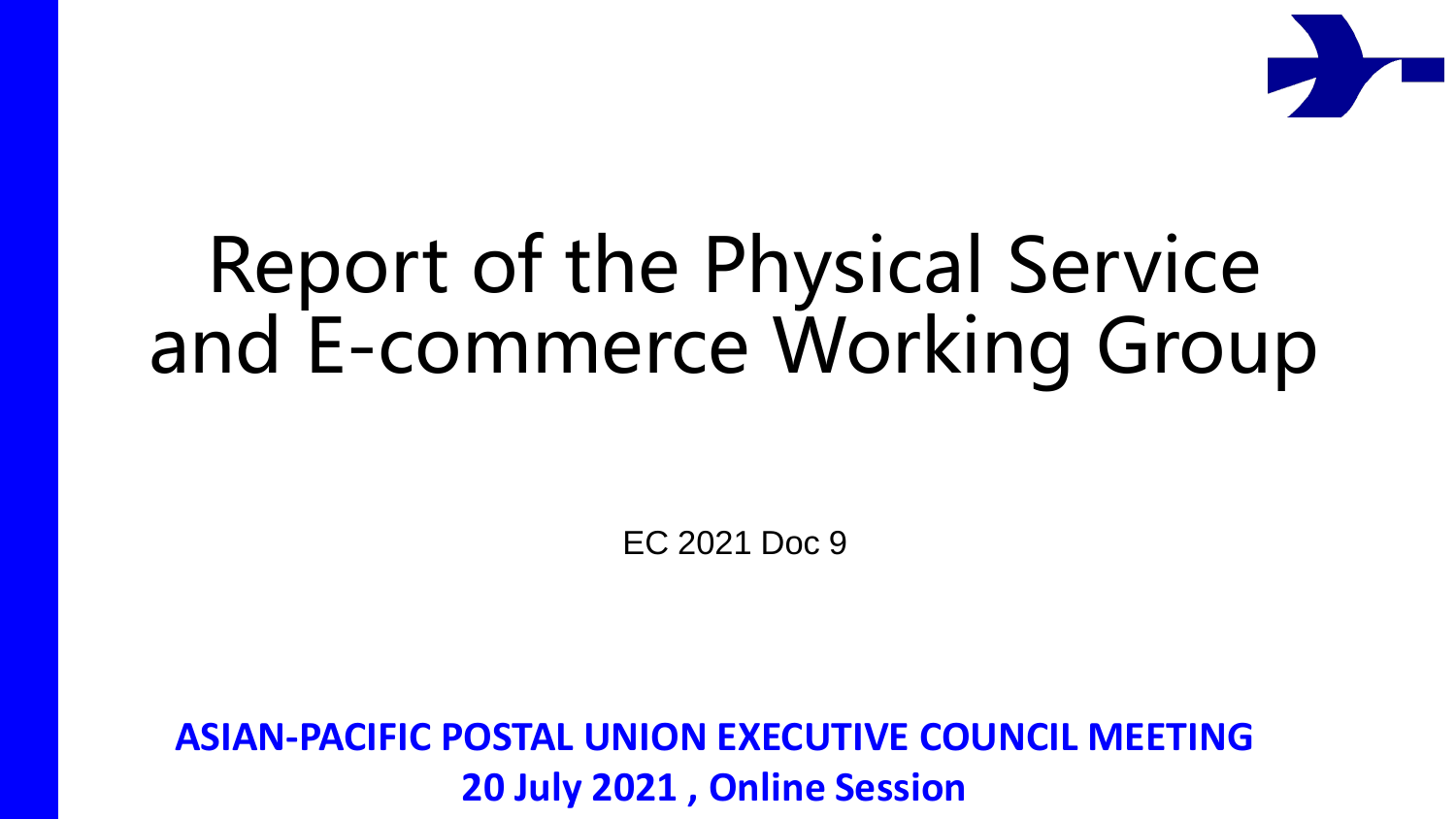



**Attendance of the meeting and adoption of the agenda**



**Update on the progress on the related stream in UPU**



**Update on the progress on the work of the IPP in UPU**



**Update on the progress on the work of the IRP in UPUa**





**Discussion and comments**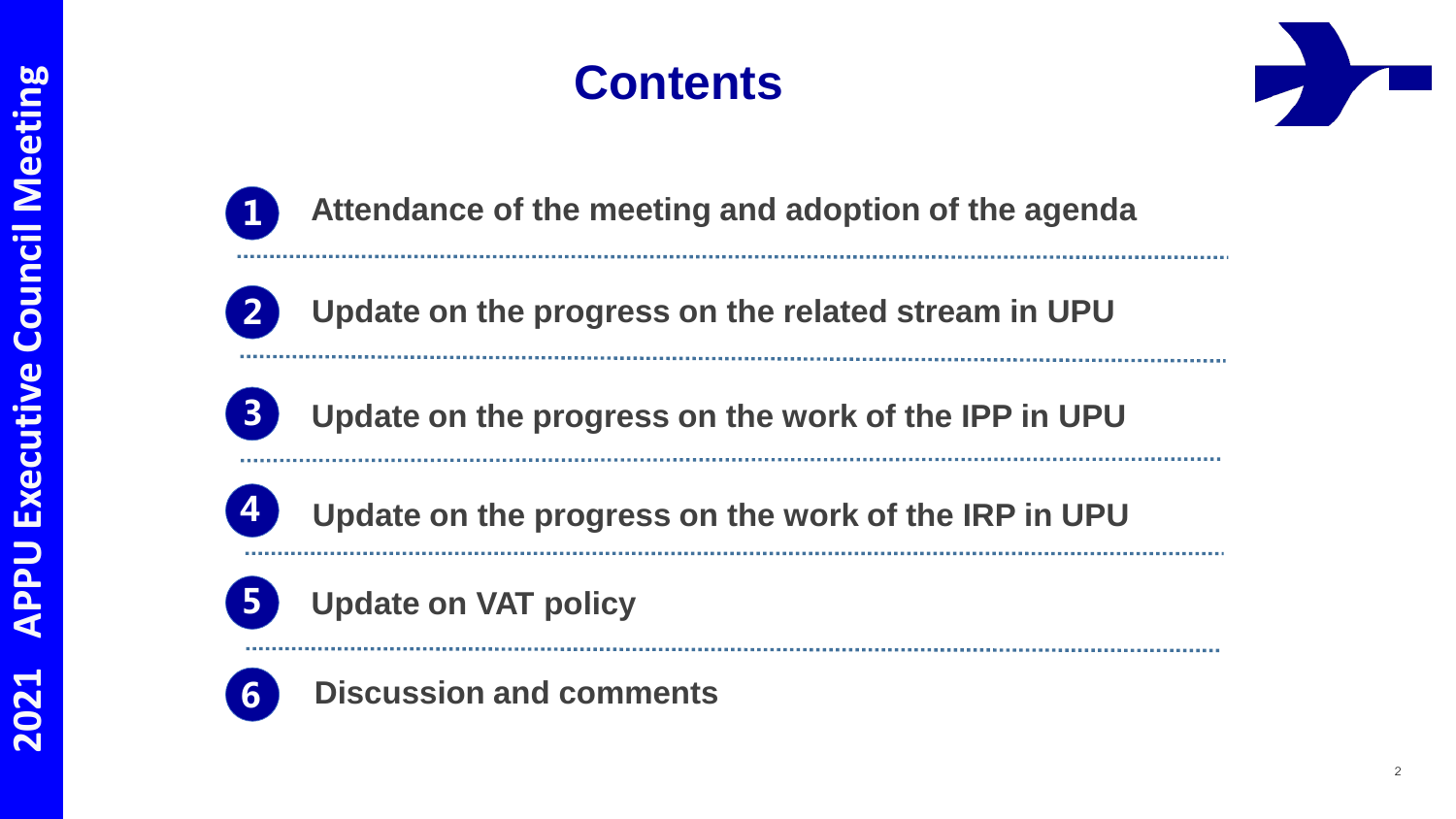#### **1 Attendance of the meeting and adoption of the agenda**



China(People's Rep.), the Co-chair of the WG and the Co-Chair of POC C2 PSDEIG, opened the meeting and confirmed the meeting agenda which was duly approved.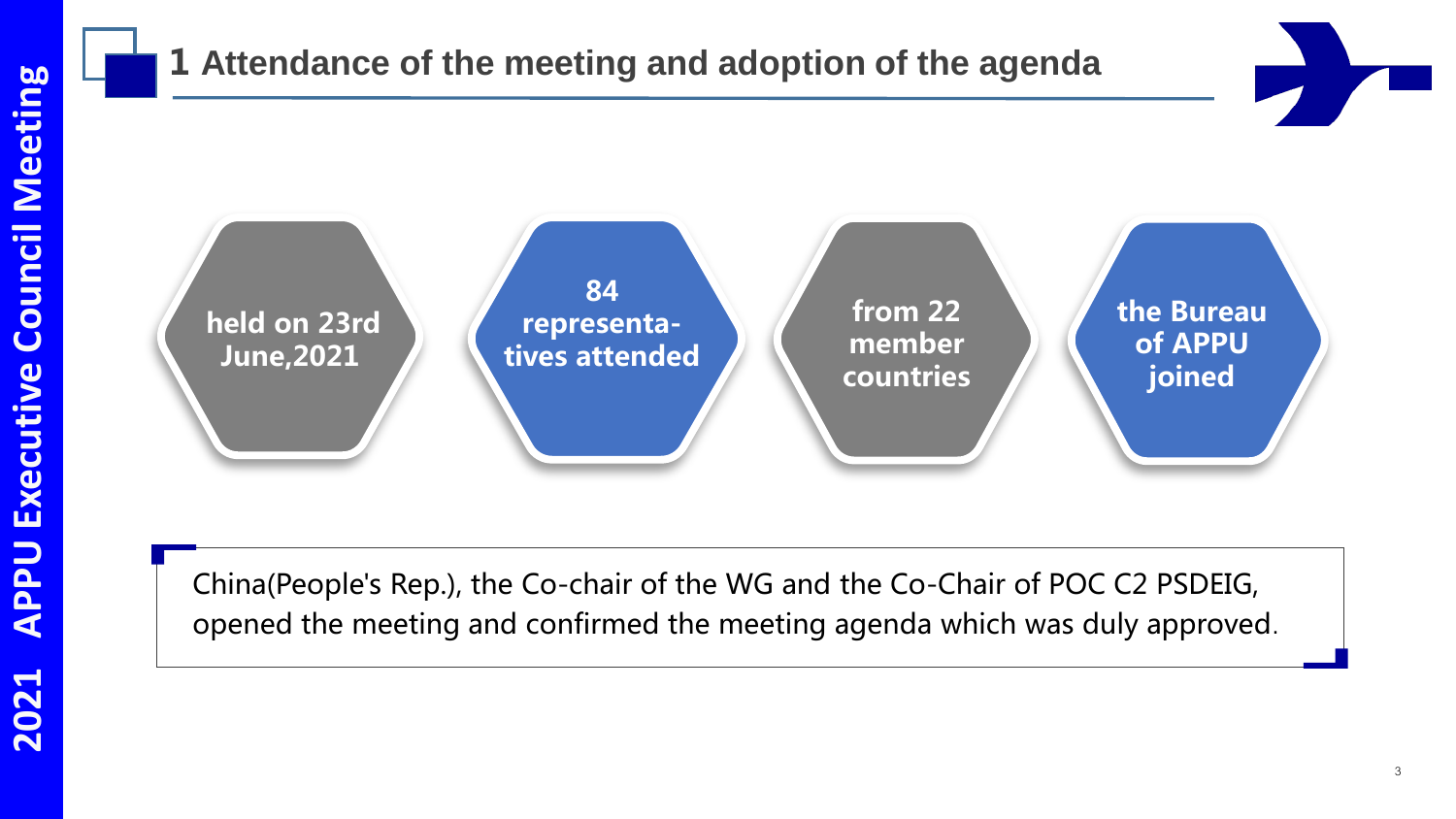#### **2 Update on the related work streams in UPU**

China(People's Rep.) **outlined** the work stream and the recent work done by UPU relating to the Congress proposals and **highlighted** the 8 major activities relating to physical services.

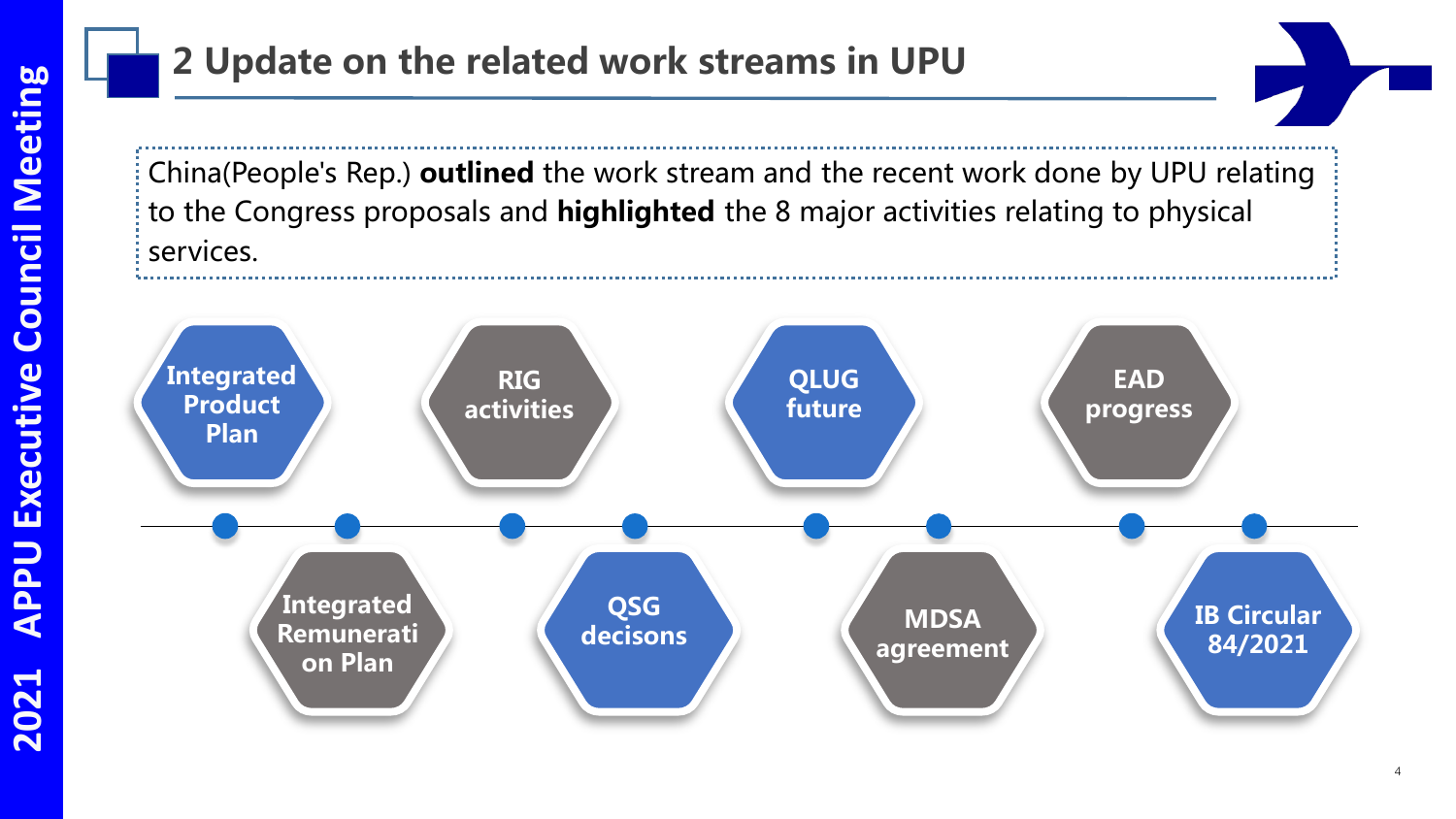**Work** 

of the

IPP

### **3 Update on the progress on the work of the IPP in UPU**

**Australia, the other Co-chair of the WG and the Co-Chair of POC C2 PSDEIG, presented following content:**

overview the work progress of the PSDEIG in POC Committee 2

introduce the structure of the Congress-Doc 35 rev.1 and 18 related IPP recommendations for 2022-2025

inform IPP proposals to amend the Convention

outline the 18 IPP recommendations & associated proposal of a general nature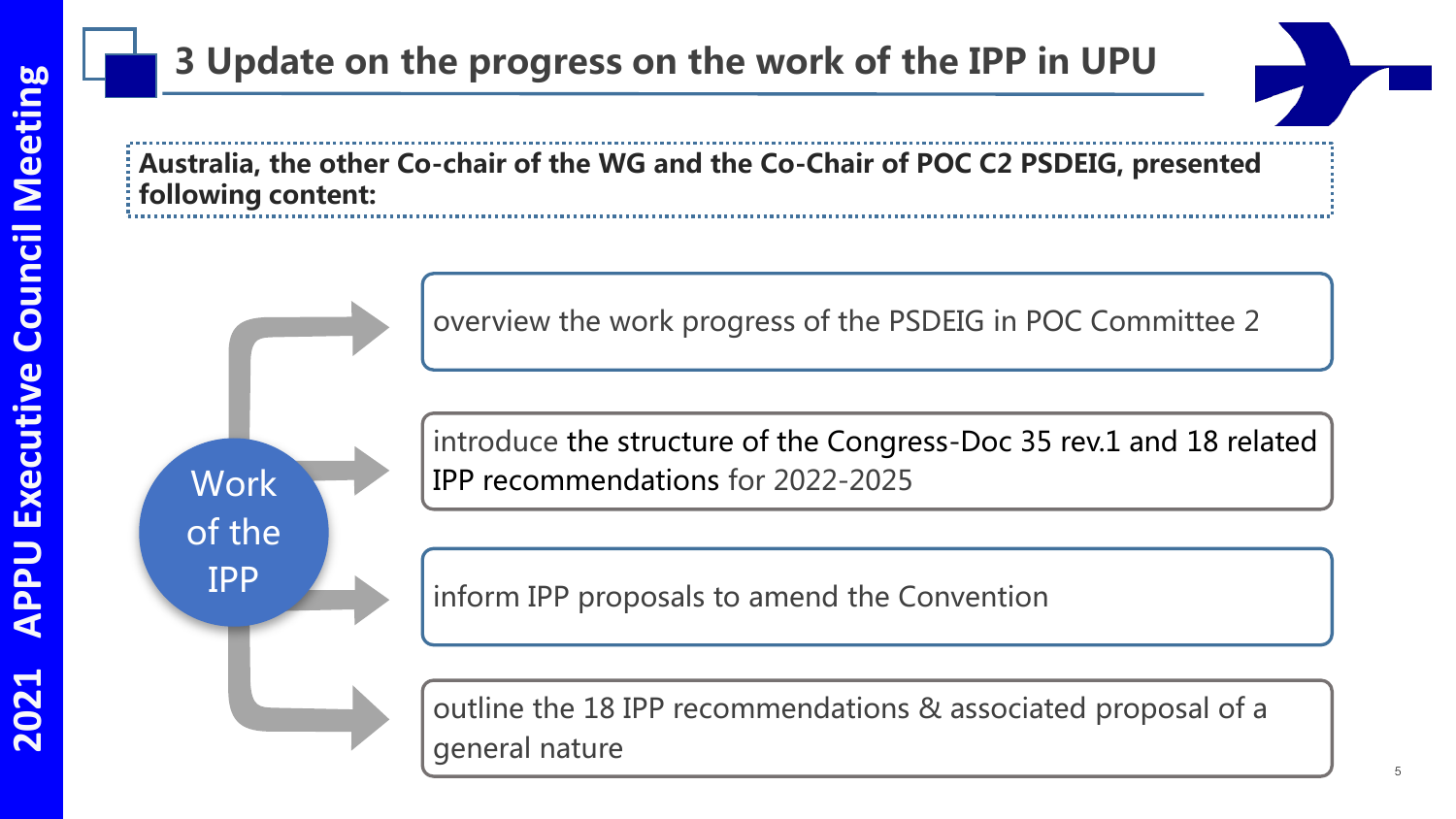#### **3.1 IPP proposals to amend the Convention**

During the presentation, regarding IPP-related proposals to amend the Convention on the **Tracked Delivery Service**, there are currently two proposed amendments to be submitted to the 2021 Congress:

| <b>Options</b> | Inbound goods   Inbound | documents        | outbound<br>goods | outbound<br>$\vert$ documents |
|----------------|-------------------------|------------------|-------------------|-------------------------------|
| 01             | <b>Mandatory</b>        | <b>Mandatory</b> | Optional          | Optional                      |
| 02             | <b>Mandatory</b>        | Optional         | Optional          | Optional                      |

Note 1: there were two Options being presented, among which if either were approved would make the tracked delivery service mandatory from 2023. If both Options 1 and 2 were rejected the tracked delivery service would remain an optional service, as it is today.

Note 2: if tracked delivery service become mandatory, during the grace period 2022-2024 countries in Group IV will receive the surcharge for providing the EMD(instead of EMH/EMI) only and could ask for assistance from the QSF to ensure necessary infrastructure.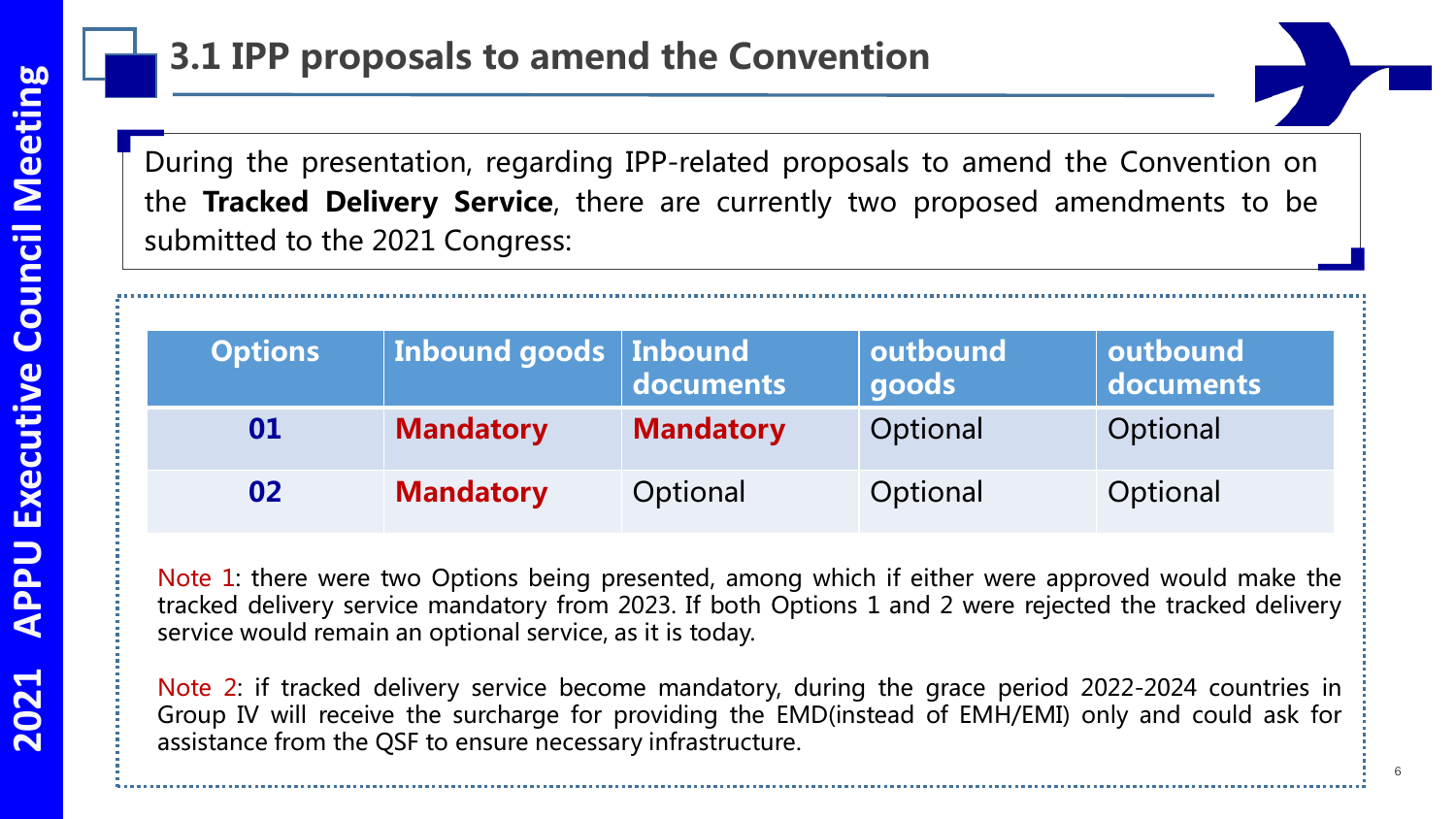## **3.2 IPP-related proposal of a general nature**





#### **This draft resolution instructs the POC to:**

- Ensure that the UPU keeps pace with changes by modernizing the products using an integrated approach;
- Develop and implement POC activities driven by product definition in line with customer, market and supply chain needs;
- Ensure close coordination between the UPU bodies in providing a roadmap for implementation of EAD;
- Ensure the ongoing review of the IPP with a view to submitting an updated version to the 28th Congress.

#### **This draft resolution also instructs the CA to:**

• Ensure issues of government policy and regulatory issues are properly addressed, discussed and decided in relation to the IPP.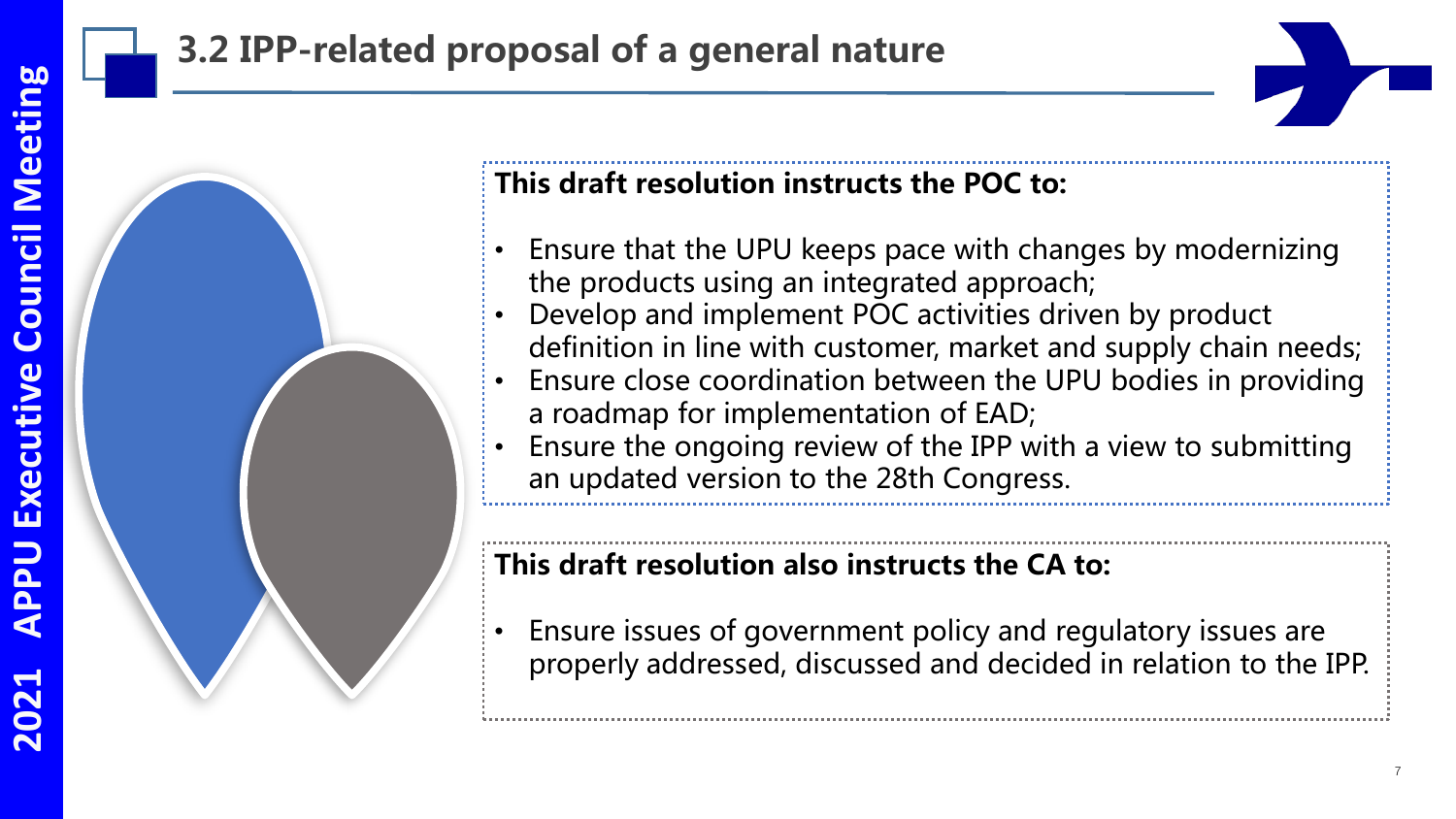**Work** 

of the

IRP

### **4 Update on the progress on the work of the IRP in UPU**

**Singapore, as the Co-Chair of POC C2 RIG, presented following POC/CA proposals concerning remuneration to be submitted to the 2021 Congress**

#### **Integrated Remuneration System (IRS) for 2022-2025**

Proposals to amend the Convention and Convention Regulations including TDs, ILR, registered/insured letter-post items, tracked delivery service and returned undeliverable letter-post items for 2022-2025

**Integrated Remuneration Plan (IRP) for 2022-2025**

Proposal of a general nature concerning the implementation of the IRP in the 2022-2025 cycle

#### **Other proposals to 2021 Congress resulting from the work of RIG**

Proposals to amend Convention and Regulations concerning implementation of self-declared rates and consequential proposals amending the Convention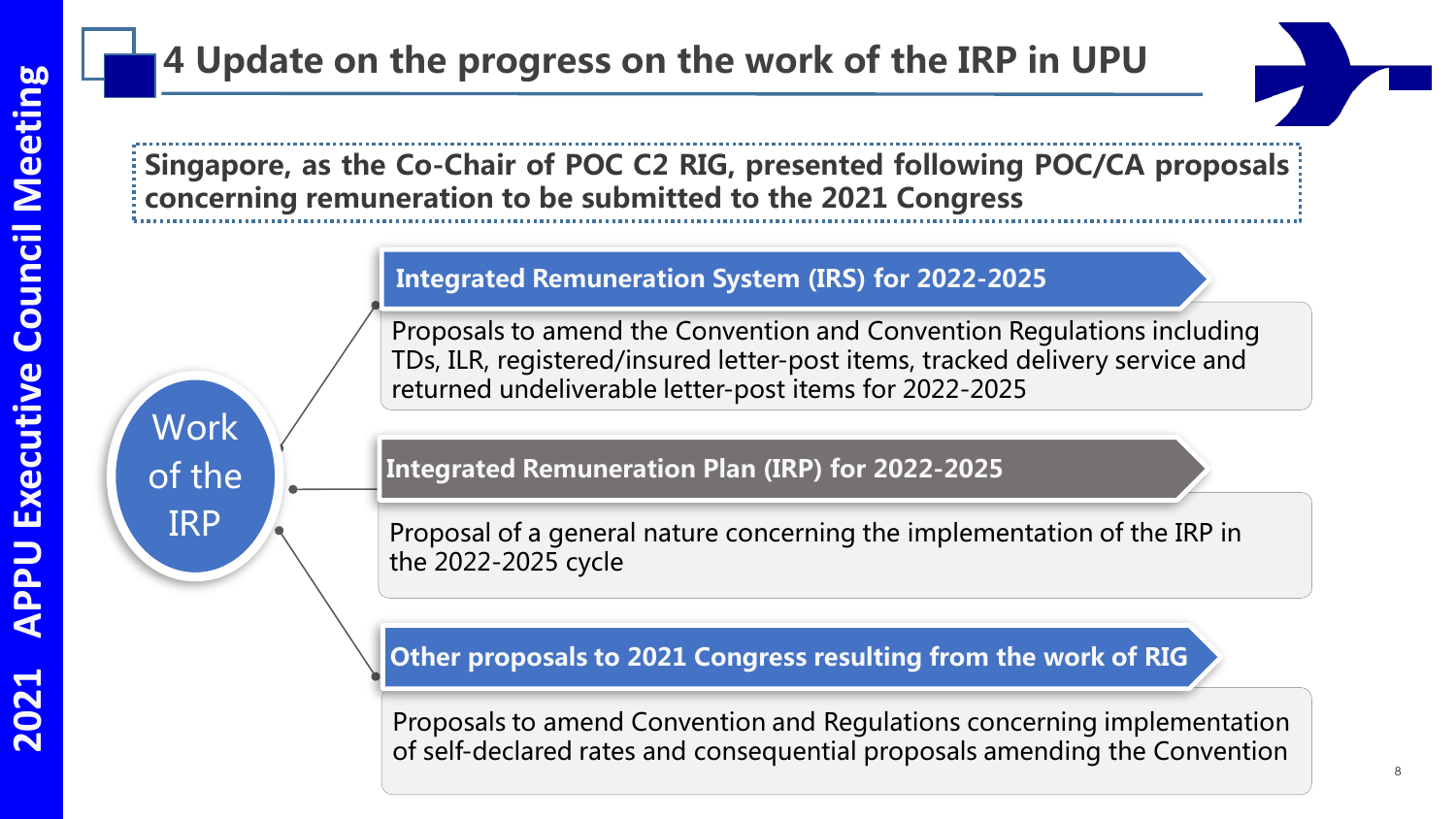### **4.1 IRP-related proposal of a general nature**

#### **The proposal of a general nature for IRP (2022-2025) contains:**

- Integrated remuneration system (IRS) principles for the next work cycle (2022-2025)
- Country classification system for the next Congress cycle
- Instructions on POC, CA and IB to implement IRP and develop the future remuneration systems in the next work cycle with focus on:
	- Review the remuneration of basic services seeking further modernization, integration and alignment of the remuneration systems, in particular concerning items containing goods;
	- Review the remuneration of supplementary services and services that can be added on to the basic and supplementary services;
	- Simplify remuneration systems and further progress the work towards a single terminal dues system;
	- Incentivize quality of service and operational improvements that enhance the customer, operational and supply chain visibility of all items, in particular those containing goods, in the UPU network.

9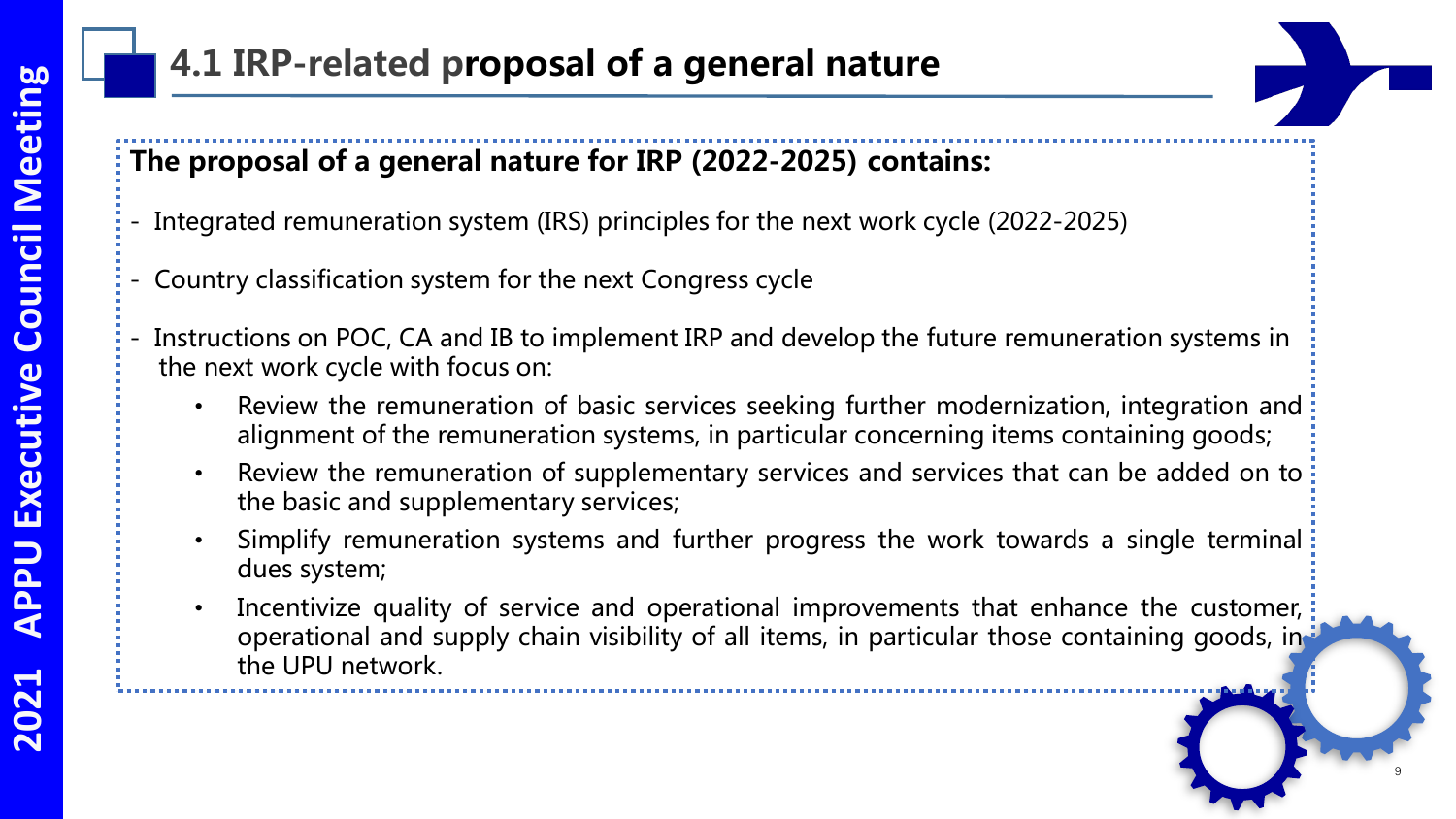Mr. Gary Carroll, Managing director of APP office, briefly presented the new VAT policy in the EU from 1st July **and explained following points:**

**01**

**New EU** 

**VAT Policy**

**03**

**02**

**04**

**Implementation Date:** From 1 July 2021 the VAT rules on cross-border business-to-consumer (B2C) e-commerce activities will change

**VAT Policy:** The VAT exemption at importation of small consignments of a value up to EUR 22 will be removed. All goods imported in the EU will now be subject to VAT.

**Payment of VAT:** 3 options including IOSS/OSS, special arrangements and collection upon delivery. Retailers need to collect the VAT tax from the buyer.

**IOSS solution**: The Import One Stop Shop (IOSS) - A new special scheme for distance sales of low value goods imported from third territories or third countries has been created to simplify the declaration and payment of VAT.

**The role of DO/Courier**: Postal operators and courier use IOSS VAT number registered by online sellers to declare goods upon importation to the customs authorities.

**The responsibility of DO**: DO must get informed and advise, and where possible offer solutions to our customers on how to adapt to the new process.

**06**

**05**

APP have presented solutions from solution providers, evaluated the solutions and offered our members advice and information. APP are ready to assist all APP members for more information.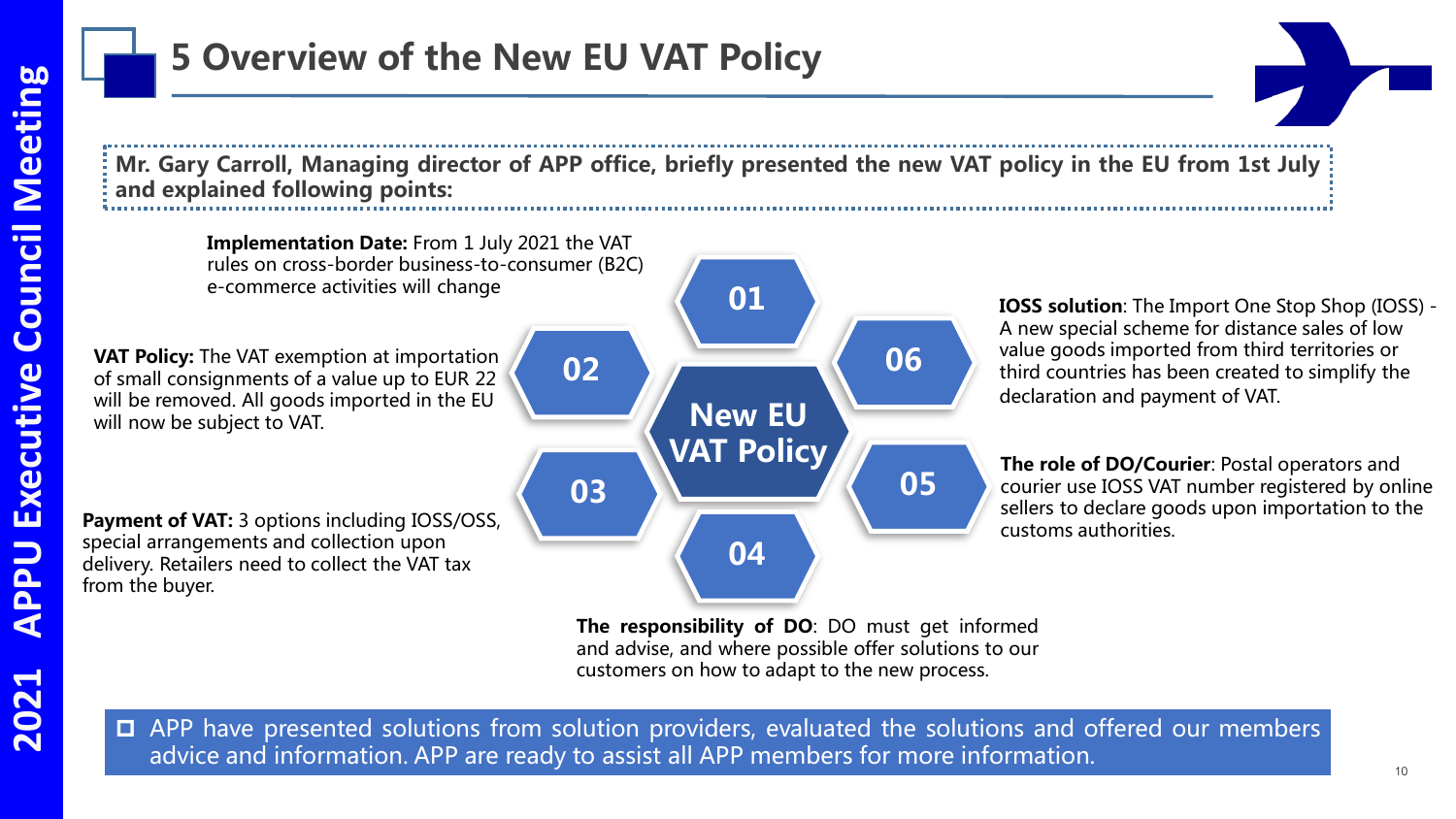#### **6 Discussion and comments from members**



**India** took the floor to expresss the concern about the remuneration plan increasing at 10% annually at UPU level and further shared the idea of exploring the simple reduced remunaration plan at regional level.



**Singapore** raised a question about the VAT treatment to the mail containing magazine/journal without CN 22/23.

- **IPP&IRP: Australia ,China and Singapore** gave explanations on India's question that it is a compromised package proposal which had been fully discussed and aprroved by both POC and CA . **China and Singapore** echoed India's comments and urged member countries to join the research for the next work cycle.
- **VAT:** APP clarified that mails with the commercial purpose or with the declared value should be liable to VAT being subject to official explanation of the authorities concerned.